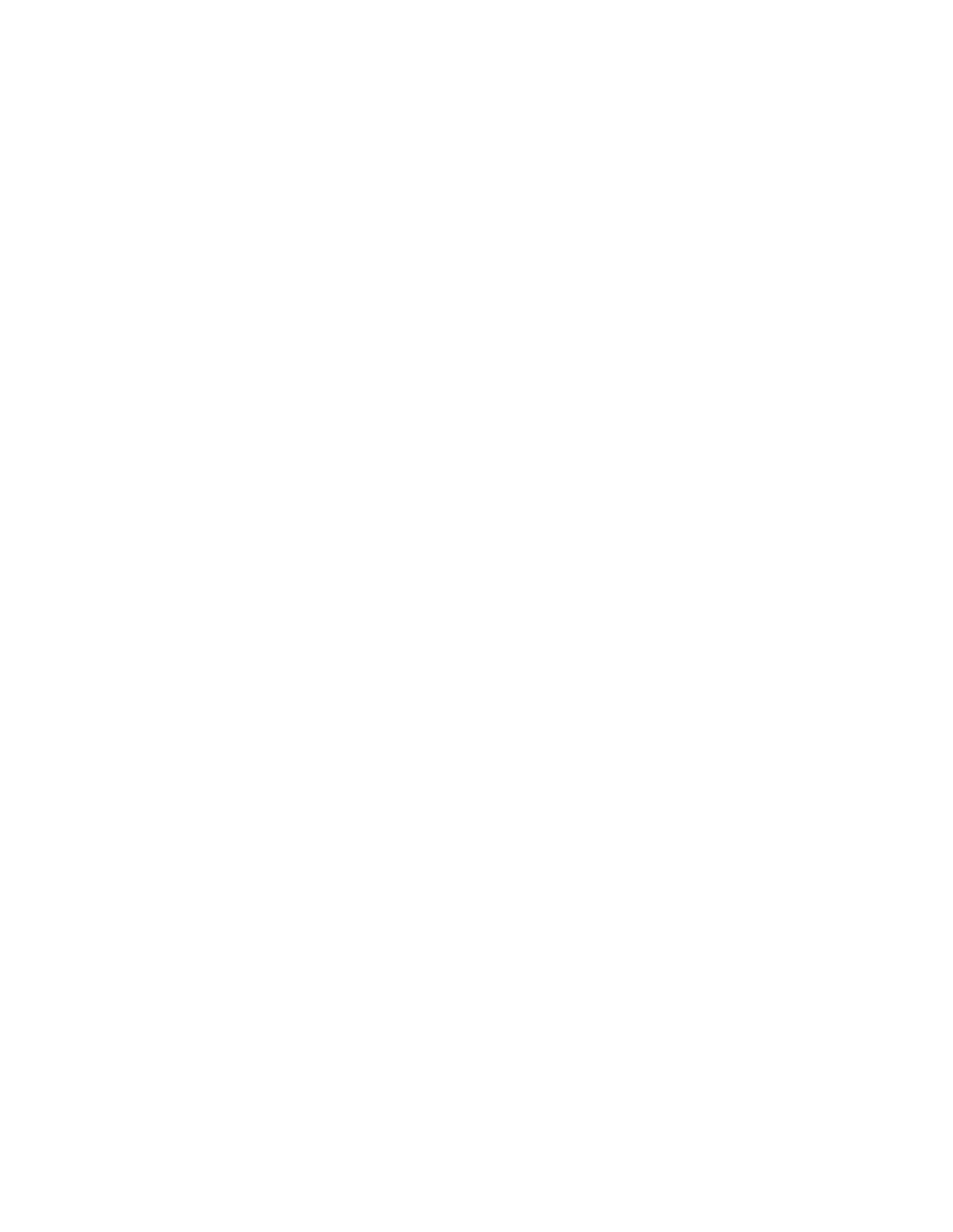# **TABLE OF CONTENTS**

[Introduction](#page-3-0)

[Measures pertaining to individuals](#page-4-0) [Measures pertaining to businesses](#page-8-0) [Measures pertaining to international tax measures](#page-11-0) [Measures pertaining to commodity taxes](#page-12-0) [Other measures](#page-13-0) [Previously announced measures](#page-14-0) [Notice to Users](#page-16-0)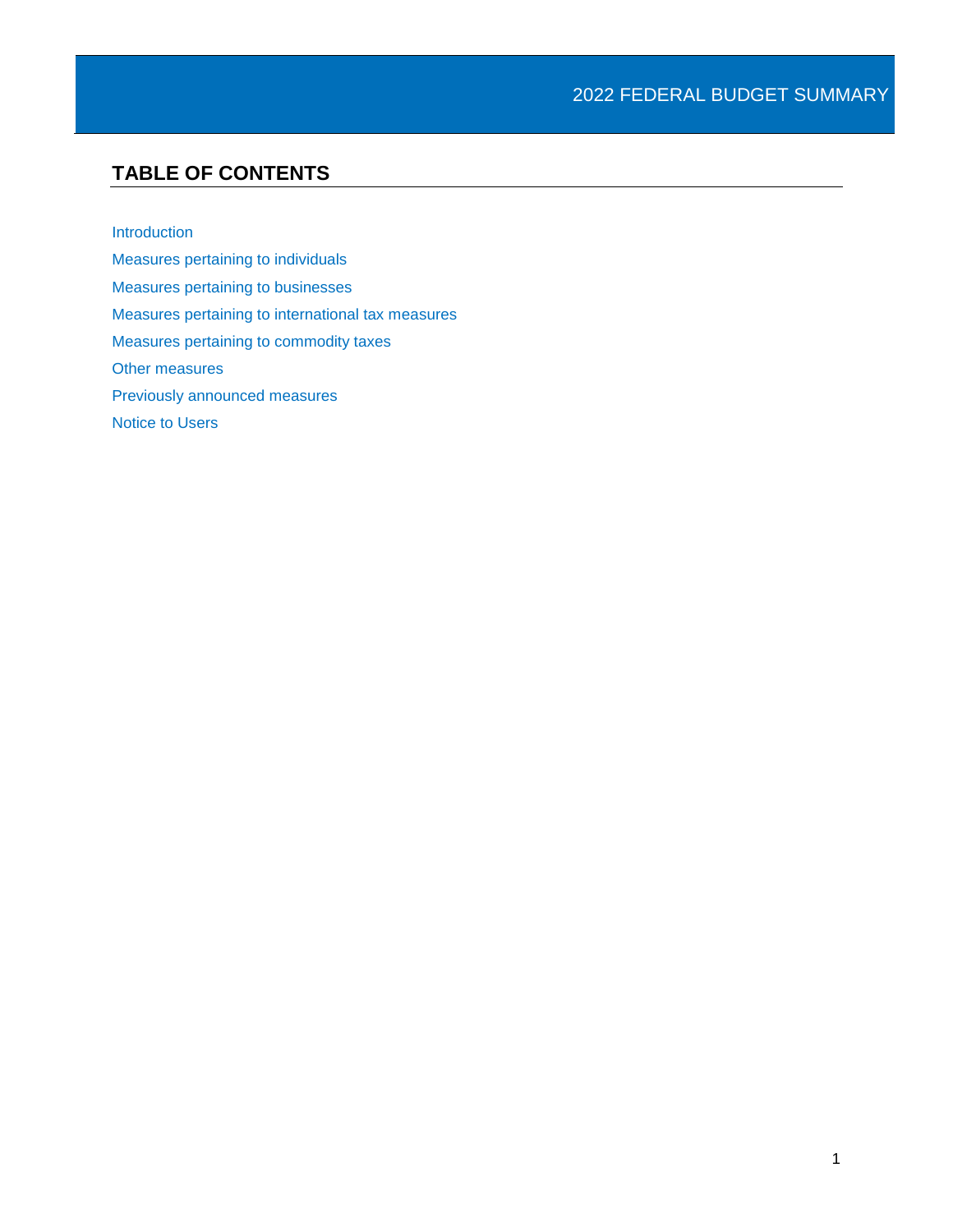# <span id="page-3-0"></span>**INTRODUCTION**

On April 7, 2022, Deputy Prime Minister and Minister of Finance, Chrystia Freeland, presented Budget 2022: *A Plan to Grow Our Economy and Make Life More Affordable*.

The budget proposes measures to help Canadians buy their first home, including by introducing the Tax-Free First Home Savings Account and doubling the First-Time Home Buyers' Tax Credit. It also aims to cut taxes for Canada's growing small businesses and includes new incentives for the development of clean technologies and carbon capture, utilization, and storage.

**Here are the highlights of the 2022 budget.**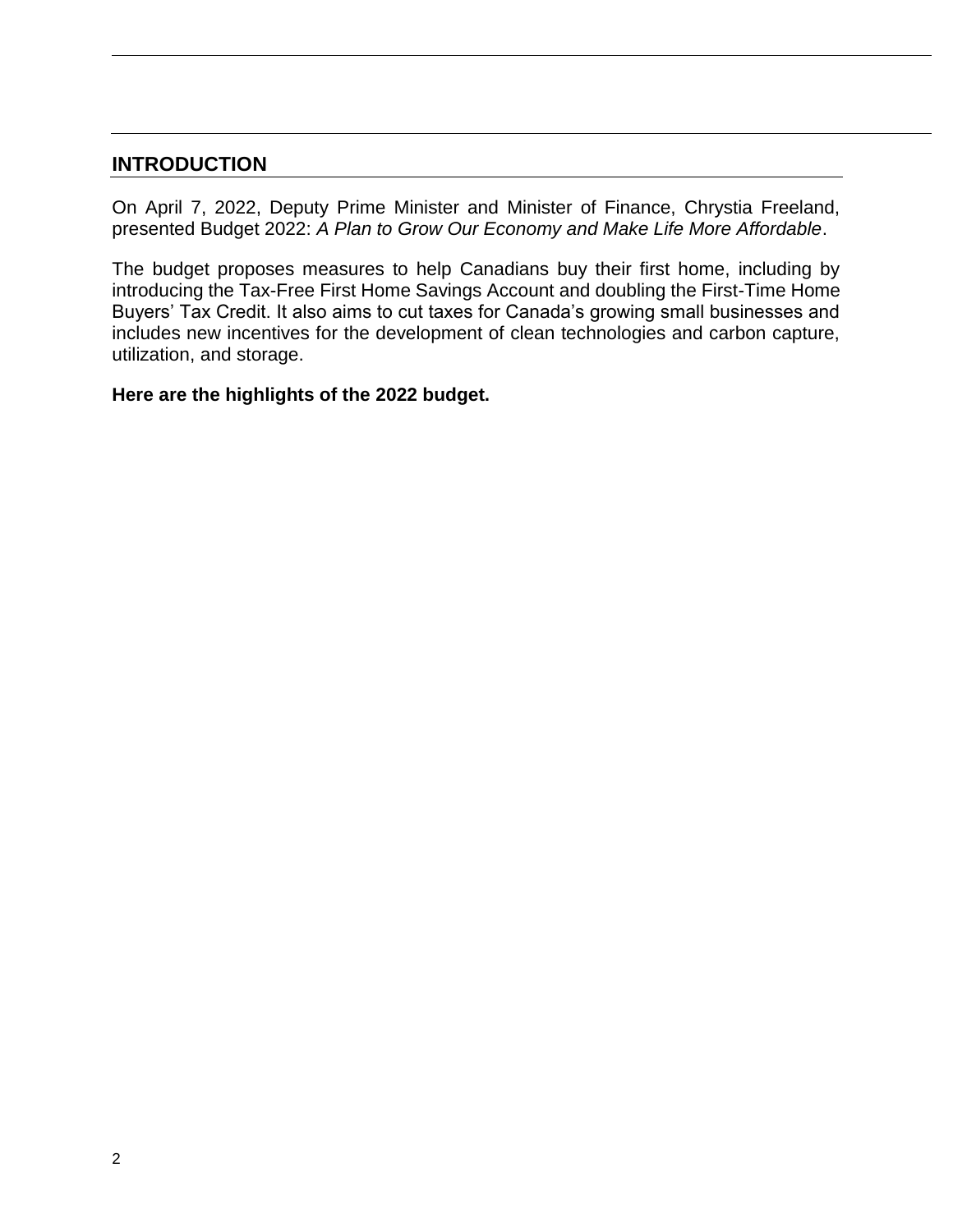## <span id="page-4-0"></span>**MEASURES PERTAINING TO INDIVIDUALS**

## **Tax-Free First Home Savings Account**

Budget 2022 proposes to create the Tax-Free First Home Savings Account (FHSA), a new registered account to help individuals save for their first home. Contributions to an FHSA would be deductible and income earned in an FHSA would not be subject to tax. Qualifying withdrawals from an FHSA made to purchase a first home would be non-taxable.

Some key design features of the FHSA are described below. The government will release its proposals for other design elements in the near future.

#### **Eligibility**

To open an FHSA, an individual must be a resident of Canada, and at least 18 years of age. In addition, the individual must not have lived in a home that they owned either:

- > at any time in the year the account is opened, or
- > during the preceding four calendar years.

Individuals would be limited to making nontaxable withdrawals in respect of a single property in their lifetime.

Once an individual has made a non-taxable withdrawal to purchase a home, they would be required to close their FHSAs within a year from the first withdrawal and would not be eligible to open another FHSA.

## **Contributions**

The lifetime limit on contributions would be \$40,000, subject to an annual contribution limit of \$8,000. The full annual contribution limit would be available starting in 2023.

Unused annual contribution room could not be carried forward, meaning an individual contributing less than \$8,000 in a given year would still face an annual limit of \$8,000 in subsequent years.

## **Withdrawals and Transfers**

Amounts withdrawn to make a qualifying first home purchase would not be subject to tax.

Amounts that are withdrawn for other purposes would be taxable.

An individual could transfer funds from an FHSA to a registered retirement savings plan (RRSP) (at any time before the year they turn 71) or registered retirement income fund (RRIF). Transfers to an RRSP or RRIF would not be taxable at the time of transfer, but amounts would be taxed when withdrawn from the RRSP or RRIF in the usual manner. Transfers would not reduce, or be limited by, the individual's available RRSP room. Withdrawals and transfers would not replenish FHSA contribution limits.

If an individual has not used the funds in their FHSA for a qualifying first home purchase within 15 years of first opening an FHSA, their FHSA would have to be closed. Any unused savings could be transferred into an RRSP or RRIF, or would otherwise have to be withdrawn on a taxable basis.

Individuals would also be allowed to transfer funds from an RRSP to an FHSA on a tax-free basis, subject to the \$40,000 lifetime and \$8,000 annual contribution limits. These transfers would not restore an individual's RRSP contribution room.

#### **Home Buyers' Plan**

The home buyers' plan (HBP) allows individuals to withdraw up to \$35,000 from an RRSP to purchase or build a home without having to pay tax on the withdrawal.

The HBP will continue to be available as under existing rules. However, an individual will not be permitted to make both an FHSA withdrawal and an HBP withdrawal in respect of the same qualifying home purchase.

## **Application Date**

The government would work with financial institutions to have the infrastructure in place for individuals to be able to open an FHSA and start contributing at some point in 2023.

## **Home Buyers' Tax Credit**

First-time home buyers who acquire a qualifying home can obtain up to \$750 in tax relief by claiming the First-Time Home Buyers' Tax Credit (HBTC). The value of this non-refundable credit is calculated by multiplying the credit amount of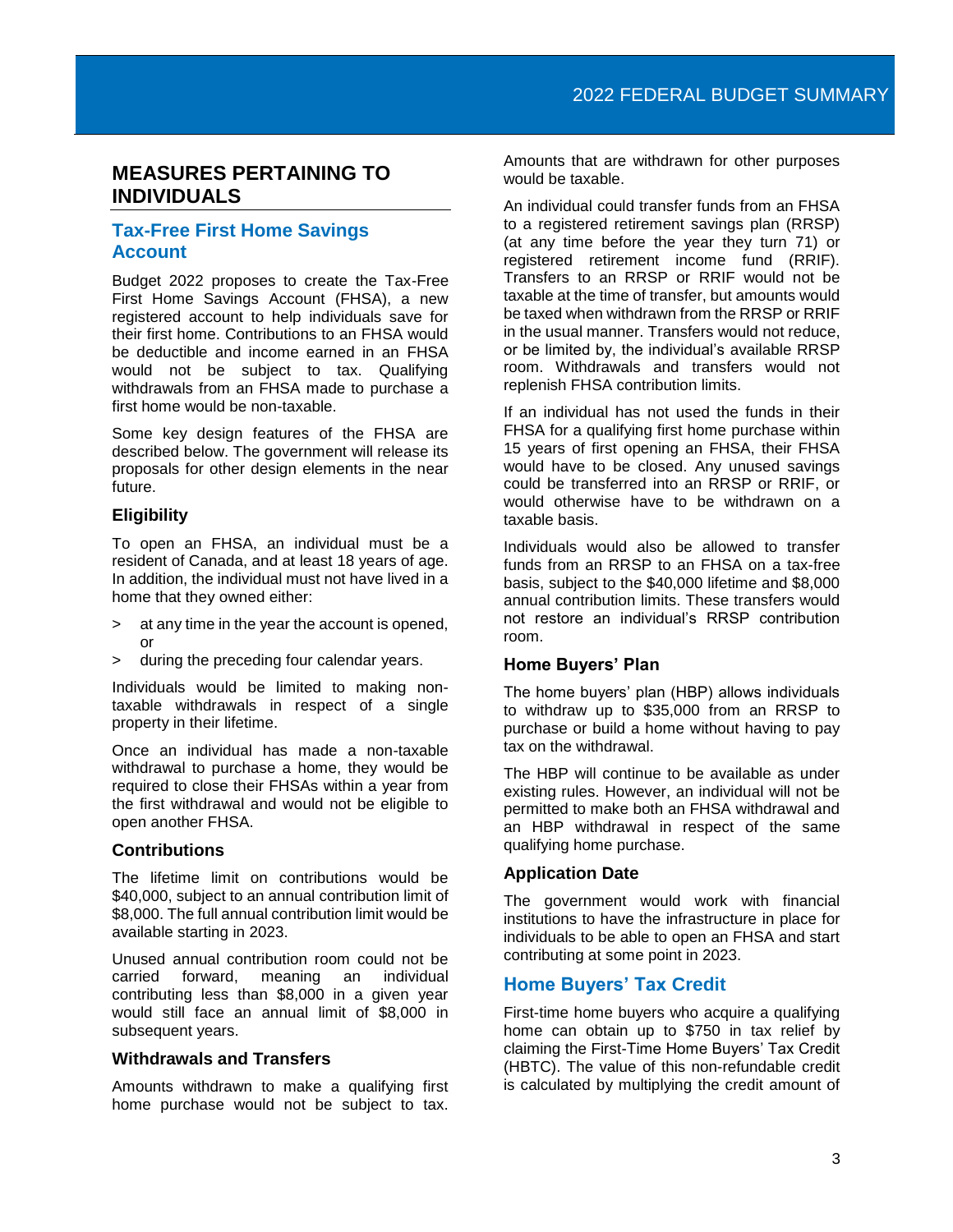\$5,000 by the lowest personal income tax rate (15 per cent in 2022).

Budget 2022 proposes to double the HBTC amount to \$10,000, which would provide up to \$1,500 in tax relief to eligible home buyers. Spouses or common-law partners would continue to be able to split the value of the credit as long as the combined total does not exceed \$1,500 in tax relief.

This measure would apply to acquisitions of a qualifying home made on or after January 1, 2022.

## **An Extended and More Flexible First-Time Home Buyer Incentive**

Budget 2022 announces an extension of the First-Time Home Buyer Incentive to March 31, 2025, and the government is exploring options to make the program more flexible and responsive to the needs of first-time home buyers, including single-led households.

## **Multigenerational Home Renovation Tax Credit**

Budget 2022 proposes to introduce a new Multigenerational Home Renovation Tax Credit. The proposed refundable credit would provide recognition of eligible expenses for a qualifying renovation. A qualifying renovation would be one that creates a secondary dwelling unit to permit an eligible person (a senior or a person with a disability) to live with a qualifying relation. The value of the credit would be 15 per cent of the lesser of eligible expenses and \$50,000.

#### **Eligible Persons**

Seniors and adults with disabilities would be considered eligible persons for the purpose of the Multigenerational Home Renovation Tax Credit.

- > Seniors are individuals who are 65 years of age or older at the end of the taxation year that includes the end of the renovation period.
- > Adults with disabilities are individuals who are 18 years of age or older at the end of the taxation year that includes the end of the renovation period, and who are eligible for the Disability Tax Credit at any time in that year.

#### **Qualifying Relations**

For the purposes of this credit, a qualifying relation, in respect of an eligible person, would be

an individual who is 18 years of age or older at the end of the taxation year that includes the end of the renovation period and is a parent, grandparent, child, grandchild, brother, sister, aunt, uncle, niece or nephew of the eligible person (which includes the spouse or commonlaw partner of one of those individuals).

#### **Eligible Claimants**

The Multigenerational Home Renovation Tax Credit may be claimed by:

- > an individual who ordinarily resides, or intends to ordinarily reside, in the eligible dwelling within twelve months after the end of the renovation period and who is:
	- an eligible person;
	- the spouse or common-law partner of the eligible person;
	- a qualifying relation, in respect of an eligible person; or
- > a qualifying relation, in respect of an eligible person, who owns the eligible dwelling.

Where one or more eligible claimants make a claim in respect of an eligible renovation, the total of all amounts claimed in respect of the qualifying renovation must not exceed \$50,000. If the claimants cannot agree as to what portion of the amounts each can claim, the Minister of National Revenue would be allowed to fix the portions.

#### **Eligible Dwelling**

For the purposes of this credit, an eligible dwelling would be defined as a housing unit that is:

- > owned (either jointly or otherwise) by the eligible person, the spouse or common-law partner of the eligible person or a qualifying relation in respect of the eligible person; and
- > where the eligible person and a qualifying relation in respect of the eligible person ordinarily reside, or intend to ordinarily reside, within twelve months after the end of the renovation period.

An eligible dwelling would include the land subjacent to the housing unit and the immediately contiguous land.

#### **Qualifying Renovation**

For the purposes of this credit, a qualifying renovation would be defined as a renovation or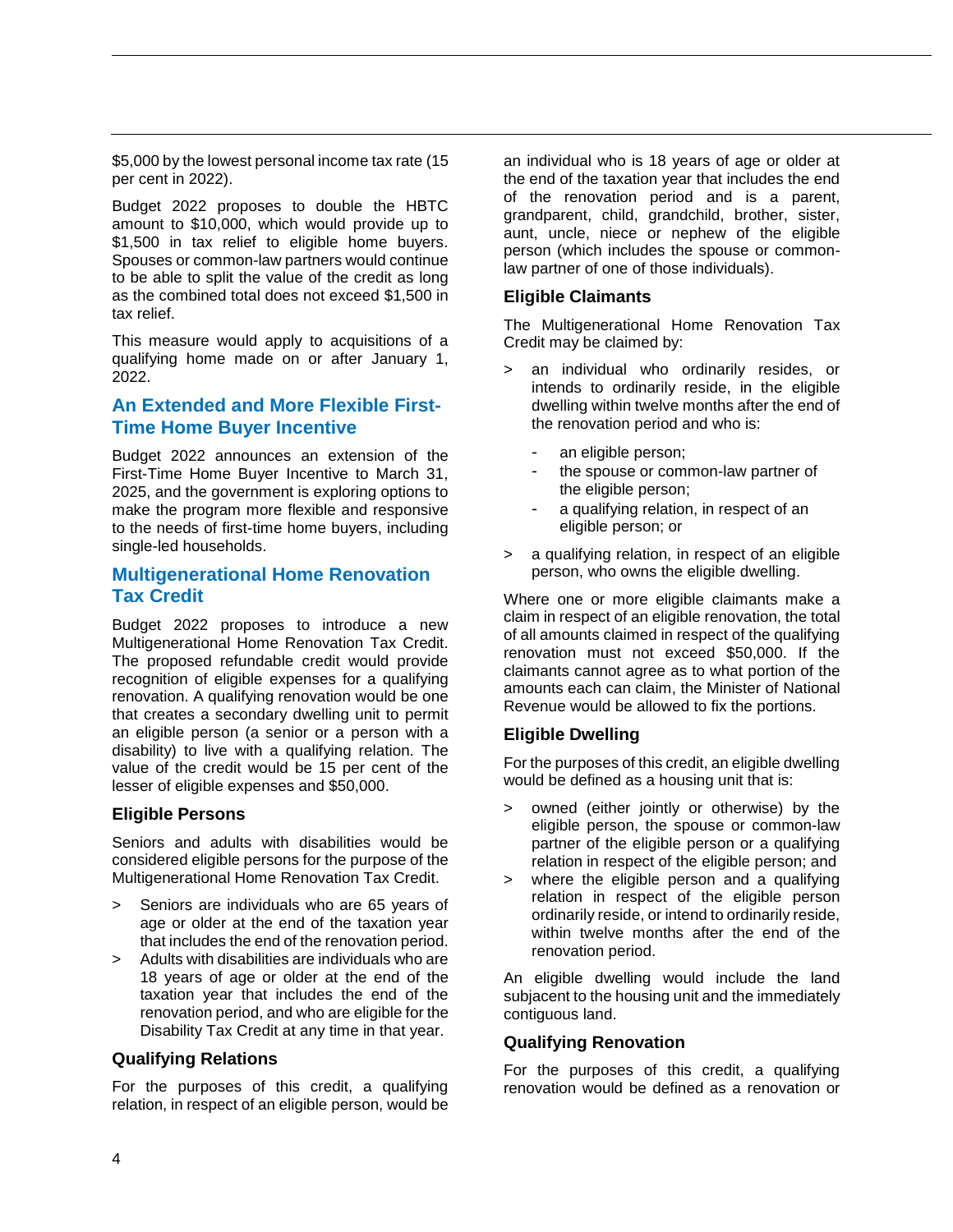alteration of, or addition to, an eligible dwelling that is:

- > of an enduring nature and integral to the eligible dwelling; and
- > undertaken to enable an eligible person to reside in the dwelling with a qualifying relation, by establishing a secondary unit within the dwelling for occupancy by the eligible person or the qualifying relation.

A secondary unit would be defined as a selfcontained dwelling unit with a private entrance, kitchen, bathroom facilities and sleeping area.

The secondary unit could be newly constructed or created from an existing living space that did not already meet the requirements to be a secondary unit.

One qualifying renovation would be permitted to be claimed in respect of an eligible person over their lifetime.

#### **Renovation Period**

For the purposes of this credit, the renovation period means a period that:

- > begins at the time that an application for a building permit for a qualifying renovation is submitted; and
- > ends at the time when the qualifying renovation passes a final inspection, or proof of completion of the project.

The credit would be available to be claimed for the taxation year that includes the end of the renovation period.

#### **Eligible Expenses**

Expenses would be eligible if they are made or incurred during the renovation period, for the purpose of a qualifying renovation, and are reasonable in the context of that purpose (i.e., enabling an eligible person to reside in the dwelling with a qualifying relation).

Eligible expenses would include the cost of labour and professional services, building materials, fixtures, equipment rentals and permits. Items such as furniture, as well as items that retain a value independent of the renovation (such as construction equipment and tools), would not be integral to the dwelling and expenses for such items would therefore not qualify for the credit.

The following are examples of other expenses that would not be eligible:

- > the cost of annual, recurring or routine repair or maintenance;
- > payments for services such as outdoor maintenance and gardening, housekeeping or security;
- > the costs of financing a renovation (e.g., mortgage interest costs);
- > goods or services provided by a person not dealing at arm's length with the claimant, unless that person is registered for GST/ HST purposes.

Expenses that may be included in a claim must be reduced by any reimbursement or any other form of assistance that an individual is or was entitled to receive, including any related rebates, such as those for GST/HST. Expenses would not be eligible if they are claimed under the Medical Expense Tax Credit (METC) and/or Home Accessibility Tax Credit.

#### **Application Date**

This measure would apply for the 2023 and subsequent taxation years, in respect of work performed and paid for and/or goods acquired on or after January 1, 2023.

## **Home Accessibility Tax Credit**

The Home Accessibility Tax Credit is a nonrefundable tax credit that provides recognition of eligible home renovation or alteration expenses in respect of an eligible dwelling of a qualifying individual.

Budget 2022 proposes to increase the annual expense limit of the Home Accessibility Tax Credit from \$10,000 to \$20,000.

This measure would apply to expenses incurred in the 2022 and subsequent taxation years.

## **Residential Property Flipping Rule**

Property flipping involves purchasing real estate with the intention of reselling the property in a short period of time to realize a profit. Profits from flipping properties are fully taxable as business income, meaning they are not eligible for the 50 per-cent capital gains inclusion rate or the Principal Residence Exemption.

Budget 2022 proposes to introduce a new deeming rule to ensure profits from flipping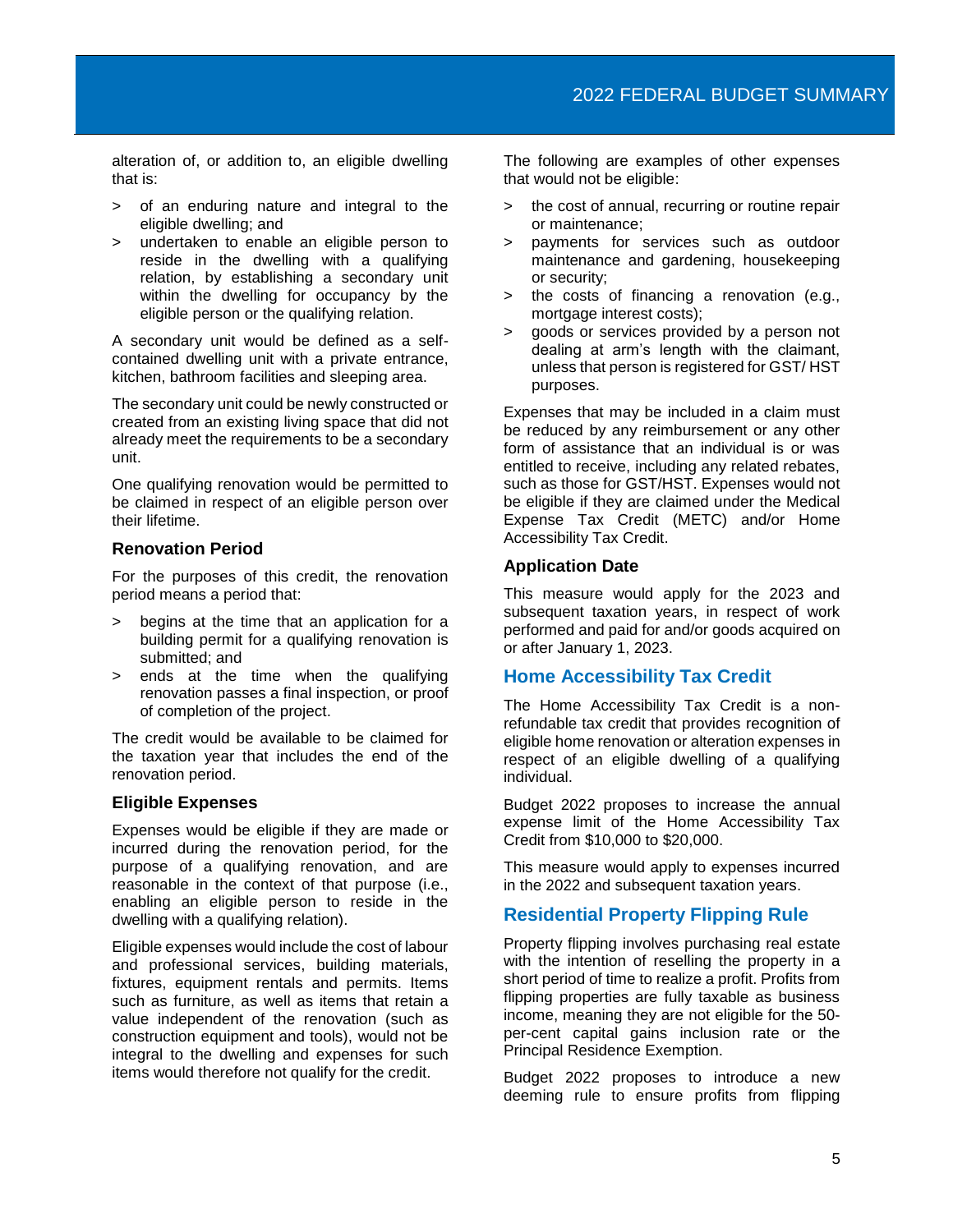residential real estate are always subject to full taxation.

Specifically, profits arising from dispositions of residential property (including a rental property) that was owned for less than 12 months would be deemed to be business income.

The new deeming rule would not apply if the disposition of property is due to certain life circumstances, such as a death, disability, the birth of a child, a new job, a household addition or a divorce.

Where the new deeming rule applies, the Principal Residence Exemption would not be available.

Where the new deeming rule does not apply because of a life event listed above or because the property was owned for 12 months or more, it would remain a question of fact whether profits from the disposition are taxed as business income.

#### **Application Date**

The measure would apply in respect of residential properties sold on or after January 1, 2023.

## **Labour Mobility Deduction for Tradespeople**

Temporary relocations to obtain employment may not qualify for existing tax recognition for moving or travel expenses, particularly if they do not involve a change in an individual's ordinary residence and the employer does not provide relocation assistance.

Budget 2022 proposes to introduce a Labour Mobility Deduction for Tradespeople to recognize certain travel and relocation expenses of workers in the construction industry, for whom such relocations are relatively common. This measure would allow eligible workers to deduct up to \$4,000 in eligible expenses per year.

For the purposes of this deduction, an eligible individual would be a tradesperson or an apprentice who:

> makes a temporary relocation that enables them to obtain or maintain employment under which the duties performed by the taxpayer are of a temporary nature in a construction activity at a particular work location; and

> ordinarily resided prior to the relocation at a residence in Canada, and during the period of the relocation, at temporary lodging in Canada near that work location.

#### **Eligible Temporary Relocation**

To qualify as an eligible temporary relocation:

- > the temporary lodging must be at least 150 kilometres closer than the ordinary residence to the particular work location;
- > the particular work location must be located in Canada; and
- > the temporary relocation must be for a minimum duration of 36 hours.

To ensure that the measure does not subsidize long-distance commuting or expenses of those who choose to live far from where they typically work, it would further be required that the particular work location not be in the locality in which the eligible individual principally works (i.e., carries on employment or business activity).

#### **Eligible Expenses**

Eligible expenses in respect of an eligible temporary relocation would be reasonable amounts associated with expenses incurred for:

- > temporary lodging for the eligible individual near the particular work location;
- > transportation for the individual for one round trip from the location where the individual ordinarily resides to the temporary lodging; and
- > meals for the individual in the course of travel while making one round trip to and from the temporary lodging.

An individual would not be permitted to claim lodging expenses for a period of time under this measure unless they maintain an ordinary residence elsewhere that remains available for their or their immediate family's use during that time period.

An individual would not be allowed to claim expenses in respect of which they received financial assistance from an employer that is not included in income.

The maximum amount of expenses that could be claimed in respect of a particular eligible temporary relocation would be capped at 50 per cent of the worker's employment income from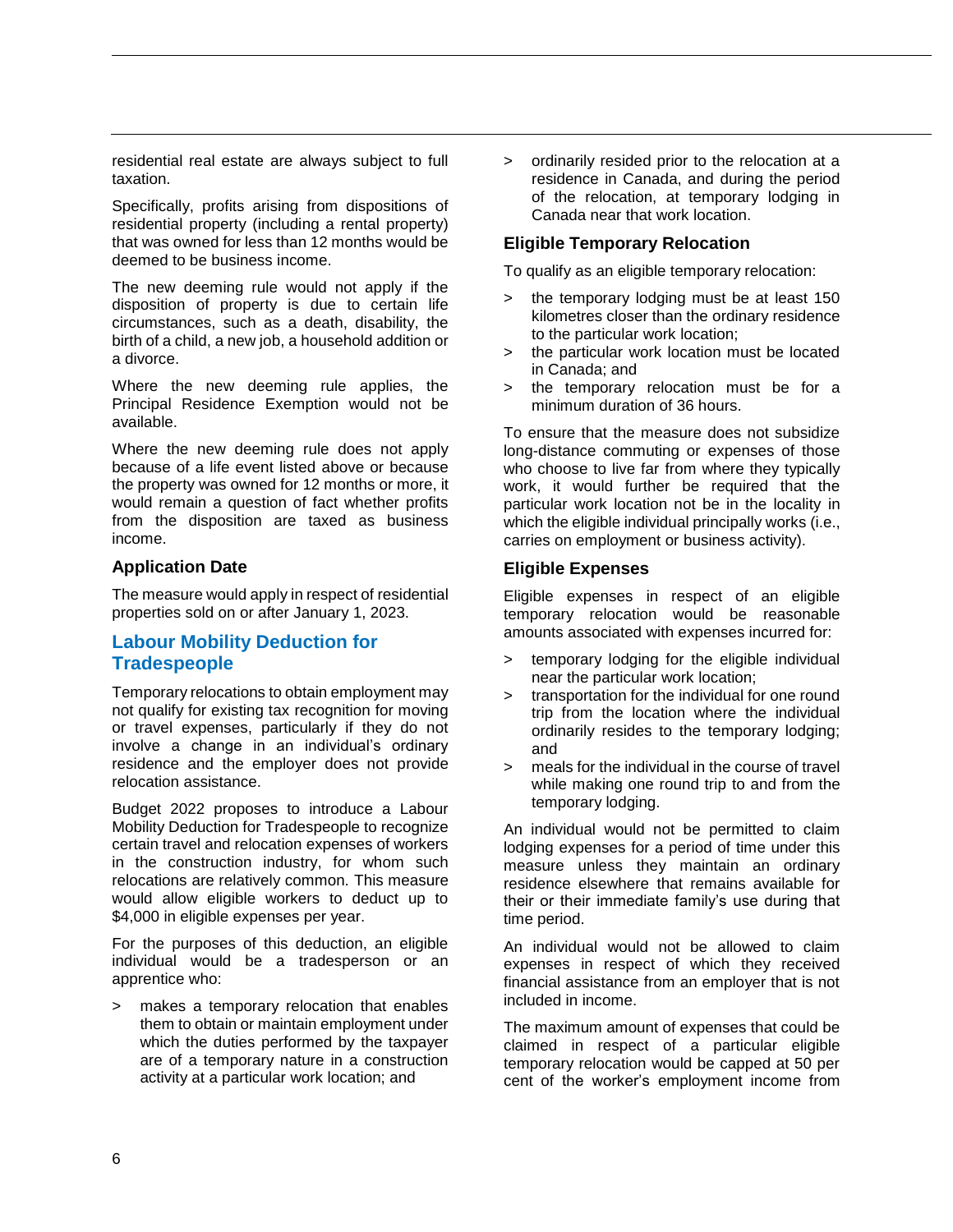construction activities at the particular work location in the year.

Amounts claimed under the Labour Mobility Deduction for Tradespeople would not be deductible under the existing Moving Expense Deduction. Similarly, amounts that are otherwise deducted could not be claimed under the Labour Mobility Deduction for Tradespeople.

#### **Application Date**

This measure would apply to the 2022 and subsequent taxation years.

#### **Medical Expense Tax Credit for Surrogacy and Other Expenses**

Some approaches to building a family involve medical expenses for individuals other than the intended parents.

Budget 2022 proposes to allow medical expenses related to a surrogate mother or a sperm, ova, or embryo donor to be claimed. This would include costs that have been reimbursed to a surrogate for in vitro fertilization expenses.

Budget 2022 also proposes to allow fees paid to fertility clinics and donor banks in Canada in order to obtain donor sperm and ova to be eligible under the METC.

#### **Eligible Expenses**

Only expenses incurred in Canada would be eligible. All expenses claimed under the METC would be required to be in accordance with the *Assisted Human Reproduction Act* and associated regulations.

#### **Application Date**

This measure would apply to expenses incurred in the 2022 and subsequent taxation years.

## **Amendments to the** *Children's Special Allowances Act* **and to the**  *Income Tax Act*

As a consequence of *An Act respecting First Nations, Inuit and Métis children, youth and families*, which came into force on January 1, 2020, Budget 2022 proposes legislative amendments to ensure the special allowance, the Canada Child Benefit and the Canada Workers Benefit amount for families continue to support children in need of protection. Budget 2022 also proposes to ensure consistent tax treatment of

kinship care providers and foster parents who receive financial assistance from Indigenous communities.

These measures would apply for the 2020 and subsequent taxation years.

## **Reporting Requirements for RRSPs and RRIFs**

Budget 2022 proposes to require financial institutions to annually report to the Canada Revenue Agency (CRA) the total fair market value, determined at the end of the calendar year, of property held in each RRSP and RRIF that they administer. This information would assist the CRA in its risk-assessment activities regarding qualified investments held by RRSPs and RRIFs.

This measure would apply to the 2023 and subsequent taxation years.

## **Next Steps Towards a Minimum Tax for High Earners**

Budget 2022 announces that the government will examine a new minimum tax regime, which will go further towards ensuring that all wealthy Canadians pay their fair share of tax. The government will release details on a proposed approach in the 2022 fall economic and fiscal update.

## <span id="page-8-0"></span>**MEASURES PERTAINING TO BUSINESSES**

#### **Small Business Deduction**

Small businesses may benefit from a reduced corporate income tax rate of  $9$  per cent  $-$  a preference relative to the general corporate income tax rate of 15 per cent. This rate reduction is provided through the "small business deduction" and applies on up to \$500,000 per year of qualifying active business income (i.e., the "business limit").

The reduction in the business limit can significantly increase a Canadian-controlled private corporation's (CCPC) marginal tax rate as the combined taxable capital of the CCPC and its associated corporations increases from \$10 million to \$15 million.

Budget 2022 proposes to extend the range over which the business limit is reduced based on the combined taxable capital employed in Canada of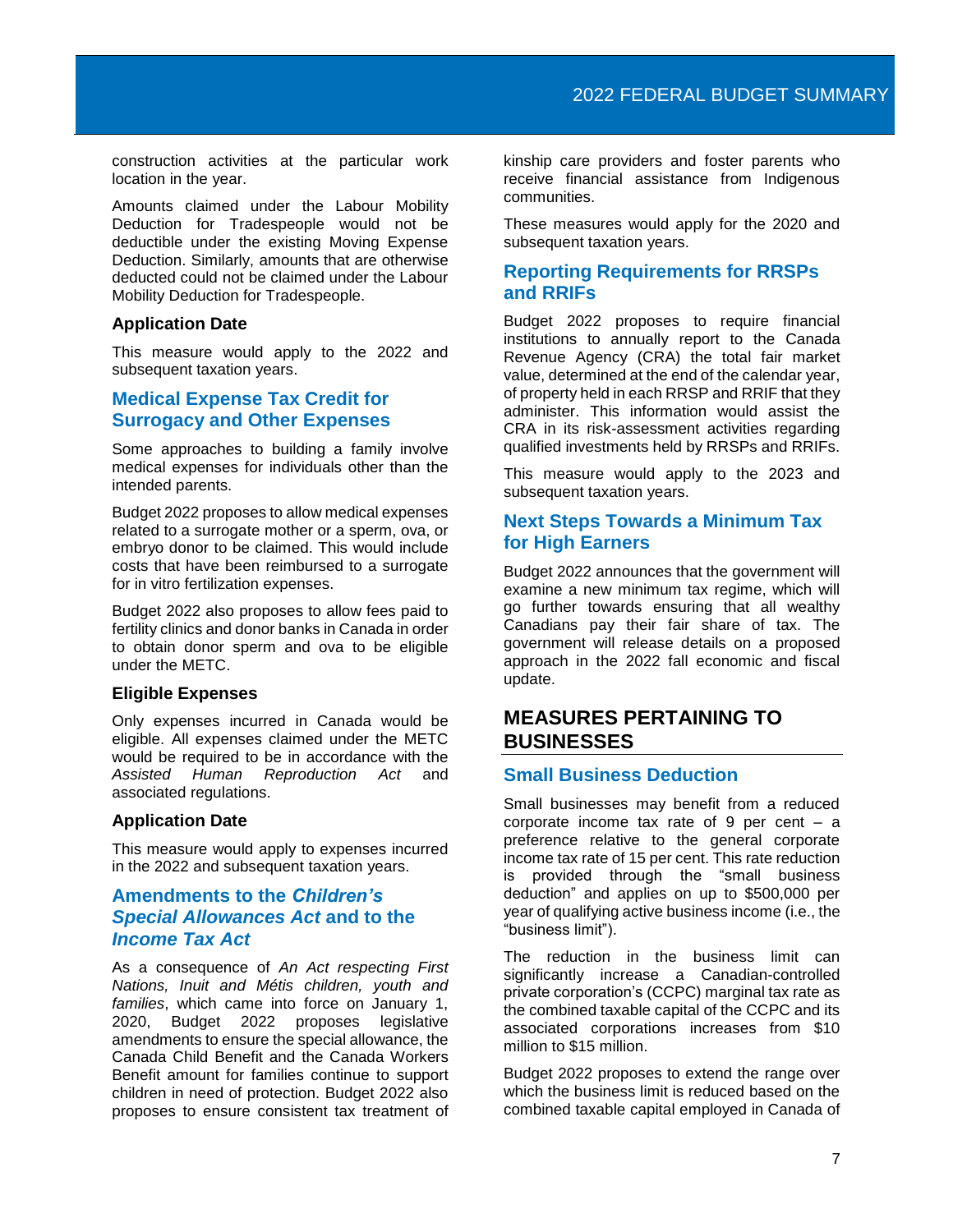the CCPC and its associated corporations. The new range would be \$10 million to \$50 million.

For example, under the new rules, a CCPC with \$30 million in taxable capital would have up to \$250,000 of active business income eligible for the small business deduction, compared to \$0 under current rules.

This measure would apply to taxation years that begin on or after April 7, 2022.

## **Genuine Intergenerational Share Transfers**

The *Income Tax Act* contains a rule to prevent people from converting dividends into lowertaxed capital gains using certain self-dealing transactions – a practice referred to as "surplus stripping." Private Member's Bill C-208, which received Royal Assent on June 29, 2021, introduced an exception to this rule in order to facilitate intergenerational business transfers. However, the exception may unintentionally permit surplus stripping without requiring that a genuine intergenerational business transfer takes place.

Budget 2022 announces a consultation process for Canadians to share views as to how the existing rules could be modified to protect the integrity of the tax system while continuing to facilitate genuine intergenerational business transfers. The government is committed to bringing forward legislation to address these issues, which would be included in a bill to be tabled in the fall after the conclusion of the consultation process.

## **Substantive CCPCs**

#### **Deferring Tax Using Foreign Entities**

Some taxpayers are manipulating the status of their corporations in an attempt to avoid qualifying as a CCPC to achieve a tax-deferral advantage on investment income earned in their corporations.

The approach taken may involve effecting a change in status of the corporation in anticipation of capital gains on a sale of assets. This may be done in a number of ways, such as by moving a corporation into a foreign low-tax jurisdiction, by using foreign shell companies, or by moving passive portfolios to an offshore corporation. The corporation would no longer qualify as a CCPC

and thus would not be subject to the refundable tax mechanisms under Part I of the *Income Tax Act*.

Budget 2022 proposes targeted amendments to address tax planning that manipulates CCPC status without affecting genuine non-CCPCs (e.g., private corporations that are ultimately controlled by non-resident persons and subsidiaries of public corporations). It would also cause a corporation to be a substantive CCPC in circumstances where the corporation would have been a CCPC but for the fact that a non-resident or public corporation has a right to acquire its shares.

Investment income earned and distributed by corporations that are, in substance, CCPCs would be taxed in the same manner as CCPCs. This would ensure that private corporations cannot effectively opt out of CCPC status and inappropriately circumvent the existing antideferral rules applicable to CCPCs.

This measure would apply to taxation years that end on or after April 7, 2022. An exception would be provided where the taxation year of the corporation ends because of an acquisition of control caused by the sale of all or substantially all of the shares of a corporation to an arm's length purchaser.

#### **Deferring Tax Using Foreign Resident Corporations**

Budget 2022 proposes to:

- > remove from the general rate income pool of a CCPC an amount equal to the deductions claimed in respect of repatriations of a foreign affiliate's hybrid surplus and taxable surplus
- > include in the capital dividend account of a CCPC (and a substantive CCPC) upon repatriation:
	- the amount of an inter-corporate dividend deduction claimed with respect to a dividend paid out of hybrid surplus less the amount of withholding tax paid with respect to the dividend;
	- the amount of an inter-corporate dividend deduction claimed with respect to a dividend paid out of taxable surplus
	- the amount of a withholding tax deduction claimed less the withholding tax paid in respect of repatriations of taxable surplus.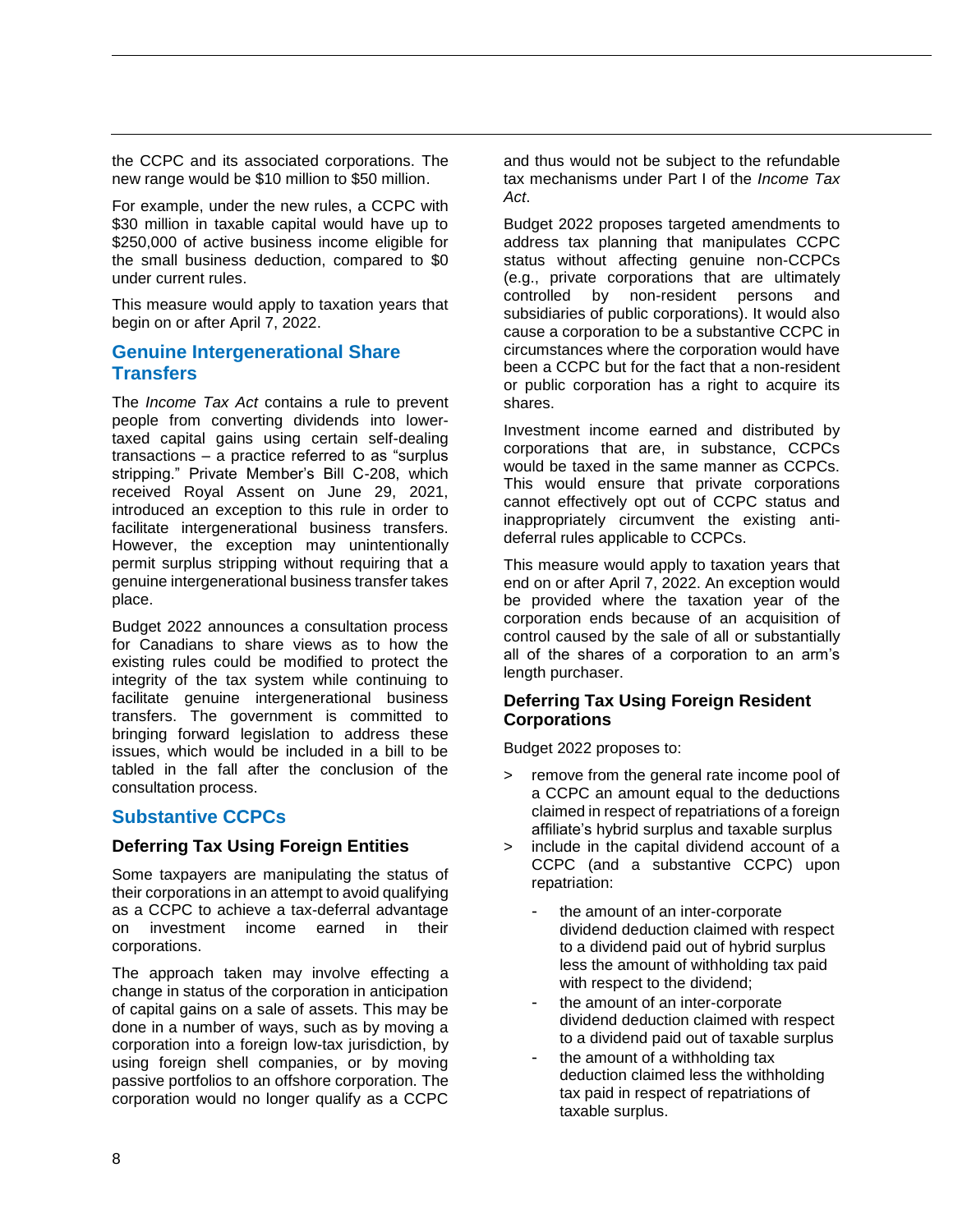These measures would apply to taxation years that begin on or after April 7, 2022.

## **Canada Recovery Dividend**

Budget 2022 proposes to introduce a temporary Canada Recovery Dividend, under which banking and life insurers' groups will pay a one-time 15 per cent tax on taxable income above \$1 billion for the 2021 tax year. The Canada Recovery Dividend will be paid in equal installments over five years.

## **Additional Tax on Banks and Life Insurers**

Budget 2022 proposes to permanently increase the corporate income tax rate by 1.5 percentage points on the taxable income of banking and life insurance groups above \$100 million, such that the overall federal corporate income tax rate above this income threshold will increase from 15 per cent to 16.5 per cent.

## **Investment Tax Credit for Carbon Capture, Utilization, and Storage**

Budget 2022 proposes to introduce an investment tax credit for Carbon capture utilization, and storage (CCUS). The CCUS tax credit would be refundable and available to businesses that incur eligible expenses starting on January 1, 2022.

## **Eligible Expenses**

The CCUS tax credit would be available in respect of the cost of purchasing and installing eligible equipment used in an eligible CCUS project, so long as the equipment was part of a project where the captured CO<sup>2</sup> was used for an eligible use.

#### **Credit Rates**

The following rates would apply to eligible expenses incurred after 2021 through 2030:

- > 60 per cent for eligible capture equipment used in a direct air capture project;
- > 50 per cent for all other eligible capture equipment; and
- > 37.5 per cent for eligible transportation, storage, and use equipment.

These rates will be reduced by 50 per cent for the period from 2031 through 2040.

#### **Application Date**

This measure would apply to eligible expenses incurred after 2021 and before 2041.

## **Clean Technology Tax Incentives – Air-Source Heat Pumps**

Budget 2022 proposes to expand eligibility under Classes 43.1 and 43.2 to include air-source heat pumps primarily used for space or water heating.

This expansion of Classes 43.1 and 43.2 would apply in respect of property that is acquired and that becomes available for use on or after April 7, 2022, where it has not been used or acquired for use for any purpose before April 7, 2022.

#### **Rate Reduction for Zero-Emission Technology Manufacturers**

The government proposes to extend the 50 per cent reduction of the general corporate and small business income tax rates for zero-emission technology manufacturers to include manufacturers of air-source heat pumps:

- > 7.5 per cent, where that income would otherwise be taxed at the 15-per-cent general corporate tax rate; and
- > 4.5 per cent, where that income would otherwise be taxed at the 9-per-cent small business tax rate.

## **Critical Mineral Exploration Tax Credit**

Flow-through share agreements allow corporations to renounce or "flow through" specified expenses to investors, who can deduct the expenses in calculating their taxable income.

Budget 2022 proposes to introduce a new 30-percent Critical Mineral Exploration Tax Credit (CMETC) for specified minerals. The specified minerals that would be eligible for the CMETC are: copper, nickel, lithium, cobalt, graphite, rare earth elements, scandium, titanium, gallium, vanadium, tellurium, magnesium, zinc, platinum group metals and uranium.

The CMETC would apply to expenditures renounced under eligible flow-through share agreements entered into after April 7, 2022 and on or before March 31, 2027.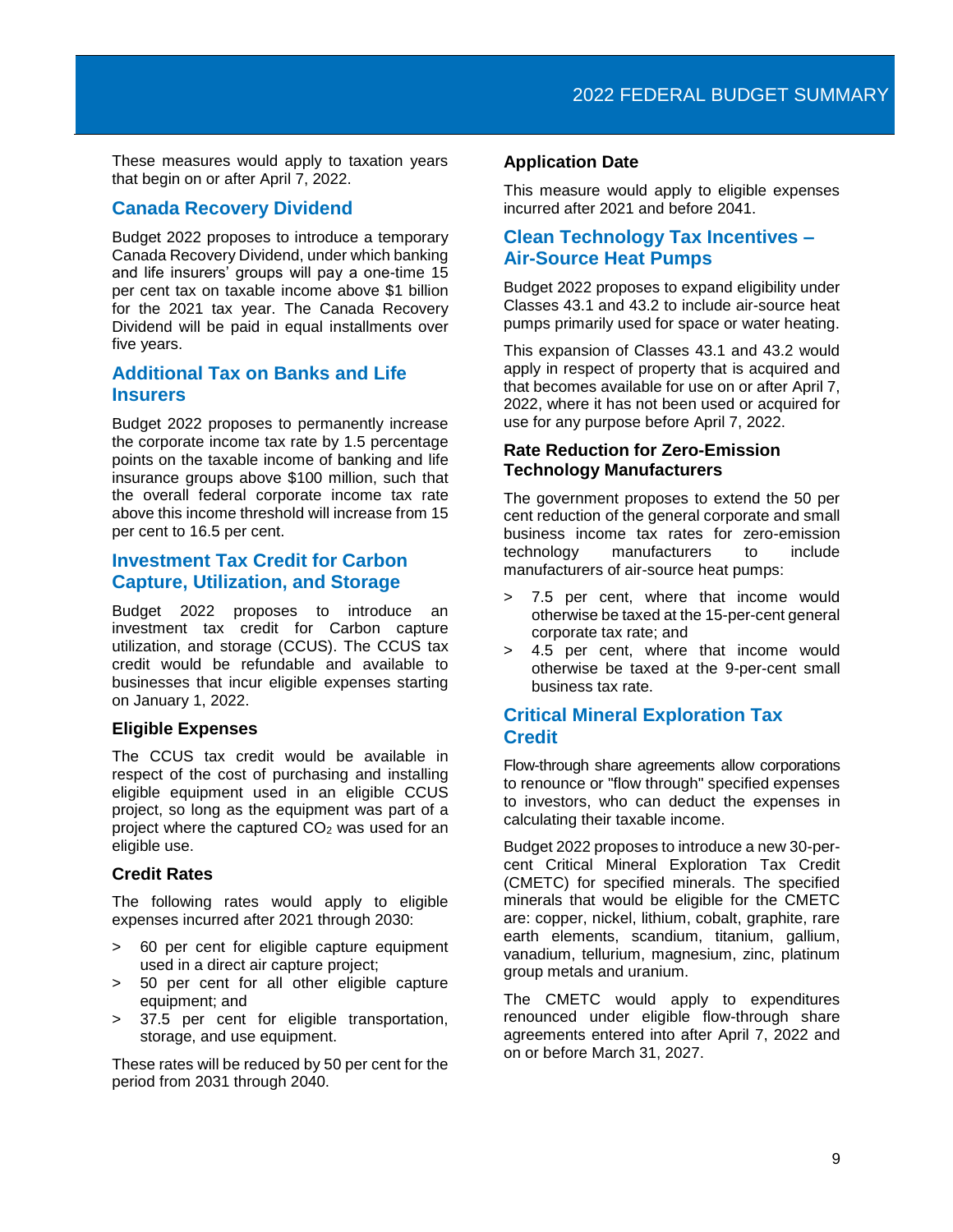## **Flow-Through Shares for Oil, Gas, and Coal Activities**

Budget 2022 proposes to eliminate the flowthrough share regime for oil, gas, and coal activities by no longer allowing oil, gas and coal exploration or development expenditures to be renounced to a flow-through share investor.

This change would apply to expenditures renounced under flow-through share agreements entered into after March 31, 2023.

## **International Financial Reporting Standards for Insurance Contracts (IFRS 17)**

On January 1, 2023, IFRS 17 – a new international accounting standard for insurance contracts – will substantially change the financial reporting for Canadian insurers.

Budget 2022 proposes legislative amendments to confirm support of the use of IFRS 17 accounting standards for income tax purposes, with the exception of a new reserve known as the contract service margin, subject to some modifications. Without this exception, profits embedded in the new reserve would be deferred for income tax purposes.

These changes will ensure income is recognized when key economic activities occur, as under the current rules generally.

Budget 2022 proposes that all of these measures would apply as of January 1, 2023.

## **Hedging and Short Selling by Canadian Financial Institutions**

Some Canadian financial institutions have been using hedging and short selling arrangements in aggressive tax planning strategies. Put simply, two different parts of an institution take different positions in relation to a Canadian dividendpaying stock – one short, or betting against the stock; one long, or betting on the stock – to take advantage of special treatment that those Canadian stocks receive.

Budget 2022 proposes to amend the *Income Tax Act* to deny the deduction for a dividend received where the taxpayer has entered into such transactions.

## **Application of the General Anti-Avoidance Rule to Tax Attributes**

A 2018 Federal Court of Appeal decision held that the general anti-avoidance rule (GAAR) did not apply to a transaction that resulted in an increase in a tax attribute that had not yet been utilized to reduce taxes. The reasoning behind this decision has been applied in subsequent cases. The limitation of the GAAR to circumstances where a tax attribute has been utilized runs counter to the policy underlying the GAAR and the determination rules.

Budget 2022 proposes that the *Income Tax Act* be amended to provide that the GAAR can apply to transactions that affect tax attributes that have not yet become relevant to the computation of tax.

This measure would apply to notices of determination issued on or after April 7, 2022.

# <span id="page-11-0"></span>**MEASURES PERTAINING TO INTERNATIONAL TAX MEASURES**

#### **International Tax Reform**

Canada is one of 137 members of the Organisation for Economic Co-operation and Development (OECD)/Group of 20 Inclusive Framework on Base Erosion and Profit Shifting that have joined a two-pillar plan for international tax reform.

Pillar One is intended to reallocate a portion of taxing rights over the profits of the largest and most profitable multinational enterprises (MNEs) to market countries (i.e., where their users and customers are located). The government will continue to press forward and be prepared to introduce implementing legislation after the terms are multilaterally agreed.

Pillar Two is intended to ensure that the profits of large MNEs are subject to an effective tax rate of at least 15 per cent, regardless of where they are earned.

Budget 2022 is launching a public consultation on the implementation of Pillar Two and the domestic minimum top-up tax in Canada.

## **Exchange of Tax Information on Digital Economy Platform Sellers**

In Canada, the onus is generally on taxpayers earning business income, including those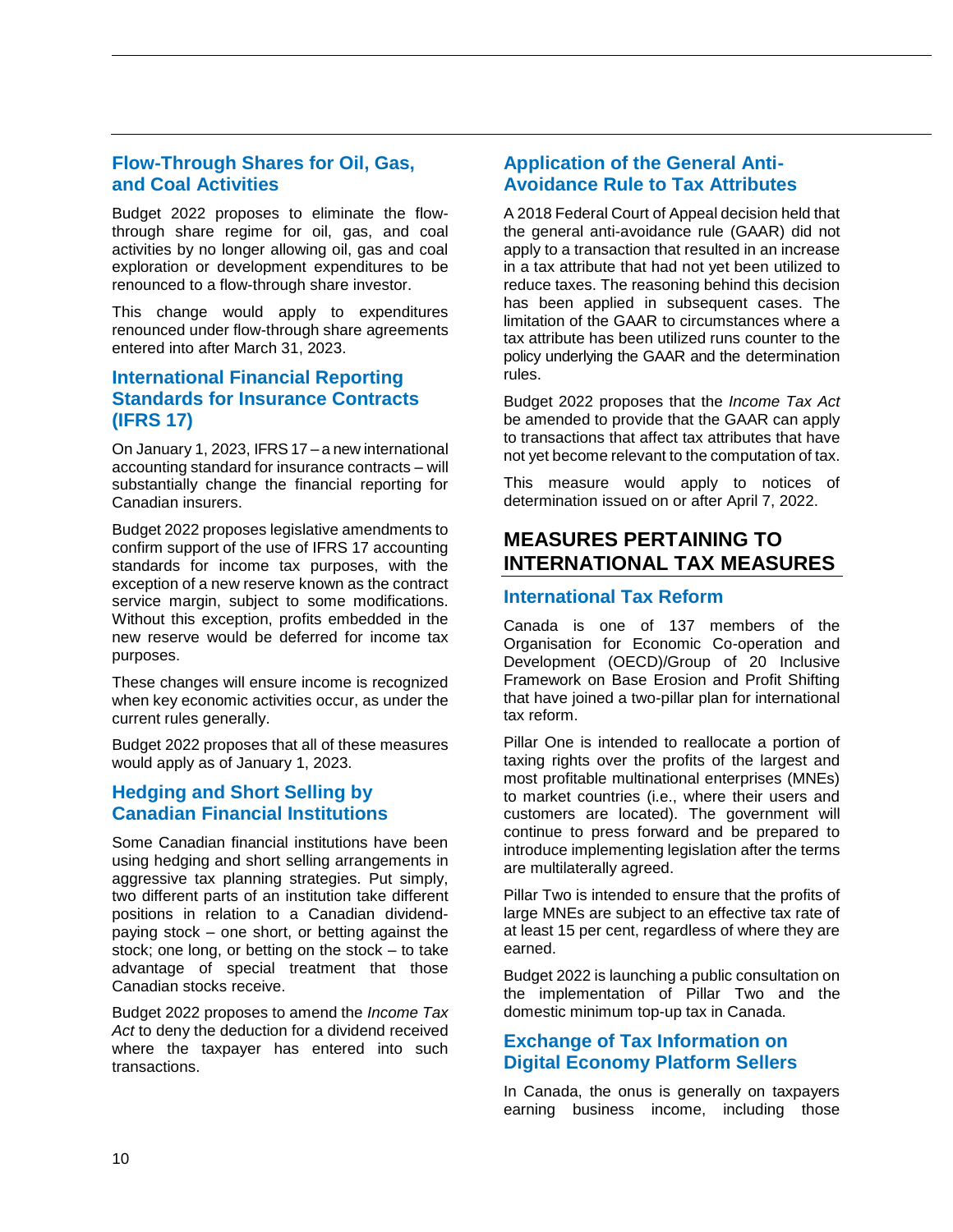carrying on business through online platforms (i.e., platform sellers), to report to the CRA the income they have earned. However, not all platform sellers are aware of the tax implications of their online activities.

The OECD has developed model rules for reporting by digital platform operators with respect to platform sellers.

Budget 2022 proposes to implement the model rules in Canada. The measure would require reporting platform operators that provide support to reportable sellers for relevant activities to determine the jurisdiction of residence of their reportable sellers and report certain information on them.

## **Interest Coupon Stripping**

Interest coupon stripping is a way that some taxpayers avoid paying tax on cross-border interest payments. Due to differences between Canada's various tax treaties, the interest received from Canadian residents is often subject to different tax rates depending on where the recipient resides. Interest coupon stripping arrangements exploit these differences and allow some to pay less in taxes.

Budget 2022 proposes to create a specific antiavoidance rule to ensure that the appropriate amount of tax is paid when an interest coupon stripping arrangement is used.

This measure would apply to interest paid or payable by a Canadian-resident borrower to an interest coupon holder to the extent that such interest accrued on or after April 7, 2022, unless the interest payment meets certain conditions.

## <span id="page-12-0"></span>**MEASURES PERTAINING TO COMMODITY TAXES**

## **GST/HST Health Care Rebate**

Budget 2022 proposes to amend the GST/HST eligibility rules for the expanded hospital rebate to recognize the increasing role of nurse practitioners. It is proposed that to be eligible for the expanded hospital rebate, a charity or nonprofit organization must deliver the health care service with the active involvement of, or on the recommendation of, either a physician or a nurse practitioner, irrespective of their geographical location. In other words, the expanded hospital

rebate would no longer distinguish between health care services rendered by physicians and nurse practitioners.

This measure would generally apply to rebate claim periods ending after April 7, 2022 in respect of tax paid or payable after that date.

## **GST/HST on Assignment Sales by Individuals**

An assignment sale in respect of residential housing is a transaction in which a purchaser (an "assignor") under an agreement of purchase and sale with a builder of a new home sells their rights and obligations under the agreement to another person (an "assignee").

Budget 2022 proposes to amend the *Excise Tax Act* to make all assignment sales in respect of newly constructed or substantially renovated residential housing taxable for GST/HST purposes. As a result, the GST/HST would apply to the total amount paid for a new home by its first occupant and there would be greater certainty regarding the GST/HST treatment of assignment sales.

The amount of a new housing rebate under the GST/HST legislation is determined based on the total consideration payable for a taxable supply of a home, as well as the total consideration payable for any other taxable supply of an interest in the home (e.g., the consideration for a taxable assignment sale). Accordingly, these changes may affect the amount of a GST New Housing Rebate or of a new housing rebate in respect of the provincial component of the HST that may be available in respect of a new home.

This measure would apply in respect of any assignment agreement entered into on or after the day that is one month after April 7, 2022.

## **Taxation of Vaping Products**

Budget 2022 proposes to implement the previously announced excise duty on vaping products, effective as of October 1, 2022. The proposed federal excise duty rate would be \$1.00 per 2 mL, or fraction thereof, for containers with less than 10 mL of vaping liquid. For containers with more than 10 mL, the applicable federal rate would be \$5.00 for the first 10 mL, and \$1.00 for every additional 10 mL, or fraction thereof.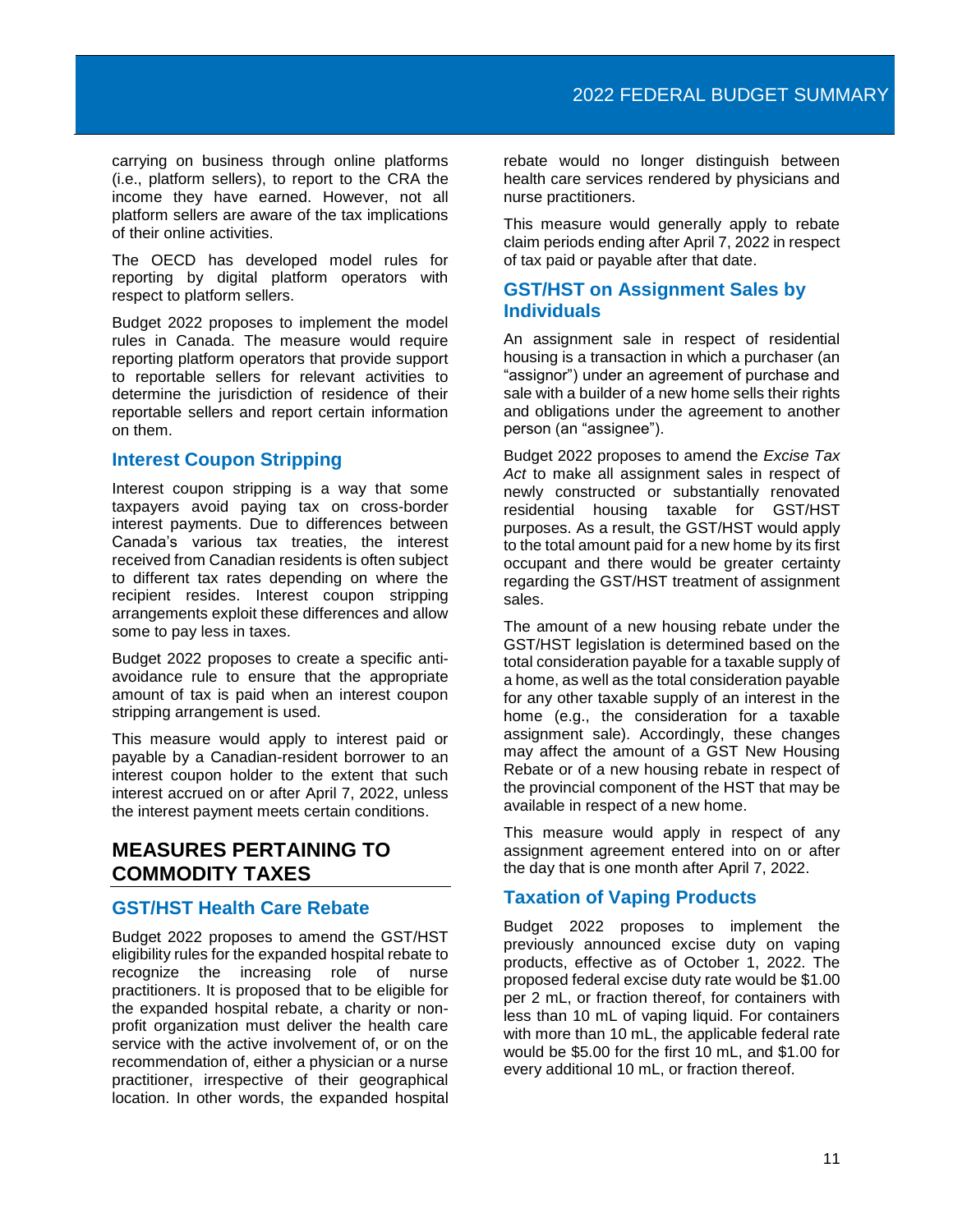## **Cannabis Taxation Framework and General Administration under the**  *Excise Act***, 2001**

#### **Excise Duty Quarterly Remittances**

Budget 2022 proposes to allow licensed cannabis producers to remit excise duties on a quarterly rather than monthly basis, starting from the quarter that began on April 1, 2022.

This option would only be available in respect of a fiscal quarter, beginning on or after April 1, 2022, of a licensee that was required to remit less than a total of \$1M in excise duties during the four fiscal quarters immediately preceding that fiscal quarter.

#### **Technical Amendments**

Budget 2022 proposes other technical amendments as the cannabis industry in Canada grows and evolves.

#### **Settlement on the 100-per-cent Canadian Wine Exemption**

To give effect to the World Trade Organization settlement, Budget 2022 proposes to repeal the 100-per-cent Canadian wine excise duty exemption.

The proposed measure would come into force on June 30, 2022.

## **Beer Taxation**

Budget 2022 proposes to eliminate excise duty on low-alcohol beer, effective as of July 1, 2022. This will bring the tax treatment of low-alcohol beer into line with the treatment of wine and spirits with the same alcohol content.

# <span id="page-13-0"></span>**OTHER MEASURES**

## **Annual Disbursement Quota for Registered Charities**

Registered charities are generally required to expend a minimum amount each year, referred to as the disbursement quota (DQ).

#### **Modifying the Rate of the DQ**

Budget 2022 proposes to increase the DQ rate from 3.5 per cent to 5 per cent for the portion of property not used in charitable activities or administration that exceeds \$1 million.

In addition, Budget 2022 proposes to clarify that expenditures for administration and management are not considered qualifying expenditures for the purpose of satisfying a charity's DQ.

#### **Relief for Certain Circumstances**

Where a charity is unable to meet its DQ, it may apply to the CRA and request relief from the DQ requirement. If granted, a charity is deemed to have a charitable expenditure for the tax year.

Budget 2022 proposes to amend the existing rule such that the CRA will have the discretion to grant a reduction in a charity's DQ obligation for any particular tax year. In addition, Budget 2022 proposes to allow the CRA to publicly disclose information relating to such a decision.

The *Income Tax Act* also allows a charity to apply to the CRA for permission to accumulate property for a specific purpose.

Budget 2022 proposes to remove the accumulation of property rule.

#### **Application Date**

These measures would apply to charities in respect of their fiscal periods beginning on or after January 1, 2023. The amendment removing the accumulation of property rule would not apply to approved property accumulations resulting from applications submitted by a charity prior to January 1, 2023.

## **Charitable Partnerships**

Registered charities are limited to devoting their resources to charitable activities they carry on themselves or providing gifts to qualified donees. Where charities conduct activities through an intermediary organization (other than a qualified donee), they must maintain sufficient control and direction over the activity such that it can be considered their own.

Budget 2022 proposes a number of changes to improve the operation of these rules, allowing charities to make qualified disbursements to organizations that are not qualified donees, provided that they meet certain accountability requirements. Additional measures designed to ensure compliance by charities with these new rules are forthcoming.

These changes would apply as of royal assent of the enacting legislation.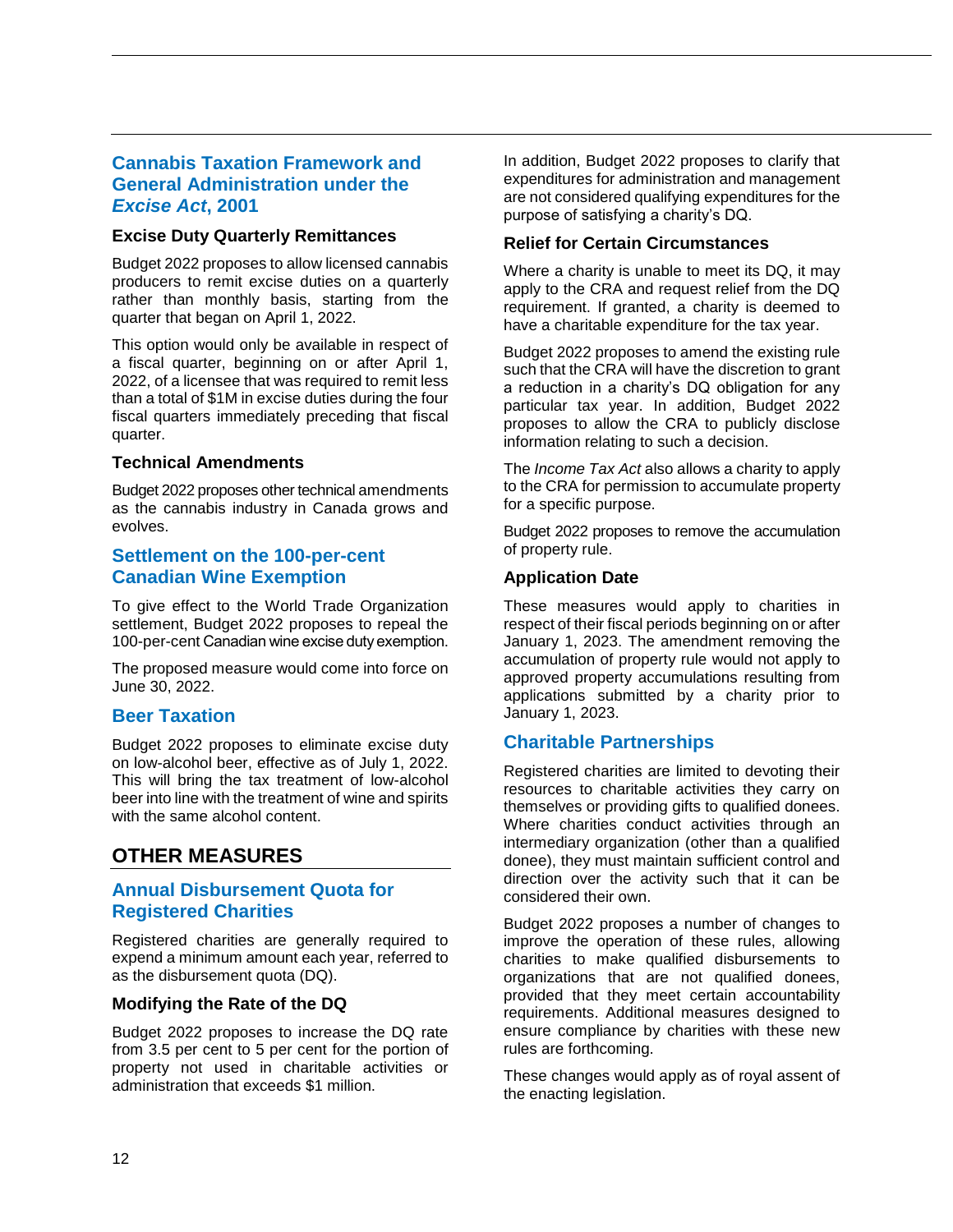## **Restricting Foreign Investment in Canadian Housing**

Budget 2022 announces the government's intention to propose restrictions that would prohibit foreign commercial enterprises and people who are not Canadian citizens or permanent residents from acquiring nonrecreational, residential property in Canada for a period of two years.

#### **Employee Ownership Trusts**

Employee ownership trusts encourage employee ownership of a business and facilitate the transition of privately owned businesses to employees.

Budget 2022 proposes to create the Employee Ownership Trust—a new, dedicated type of trust under the *Income Tax Act* to support employee ownership.

#### **Making the Switch to Zero-Emission Vehicles More Affordable**

Budget 2022 proposes to extend the Incentives for Zero-Emission Vehicles program until March 2025. Eligibility under the program will also be broadened to support the purchase of more vehicle models, including more vans, trucks, and sport utility vehicles, which will help make zeroemission vehicles more affordable. Further details will be announced by Transport Canada in the coming weeks.

## **Publicly Accessible Beneficial Ownership Registry**

The government is accelerating by two years its commitment to amend the *Canada Business Corporations Act* to implement a public and searchable beneficial ownership registry, which will now be accessible before the end of 2023. The registry will cover corporations governed under the aforementioned Act and will be scalable to allow access to the beneficial ownership data held by provinces and territories that agree to participate in a national registry. Legislative proposals will be forthcoming as part of the *Budget Implementation Act*.

#### **Dental Care**

Budget 2022 proposes to provide dental care for Canadians. This will start with under 12-year-olds in 2022, and then expand to under 18-year-olds,

seniors, and persons living with a disability in 2023, with full implementation by 2025. The program would be restricted to families with an income of less than \$90,000 annually, with no copays for those under \$70,000 annually in income.

## **Review of Tax Support to SRED and Intellectual Property**

The government intends to undertake a review of the program, first to ensure that it is effective in encouraging the Scientific Research and Experimental Development (SRED) that benefits Canada, and second to explore opportunities to modernize and simplify it.

# <span id="page-14-0"></span>**PREVIOUSLY ANNOUNCED MEASURES**

Budget 2022 confirms the government's intention to proceed with the following previously announced tax and related measures, as modified to take into account consultations and deliberations since their release:

- Legislative proposals relating to the Select Luxury Items Tax Act released on March 11, 2022.
- > Legislative proposals released on February 4, 2022 in respect of the following measures:
	- electronic filing and certification of tax and information returns;
	- immediate expensing;
	- the Disability Tax Credit;
	- a technical fix related to the GST Credit top-up;
	- the rate reduction for zero-emission technology manufacturers;
	- film or video production tax credits;
	- postdoctoral fellowship income;
	- fixing contribution errors in registered pension plans;
	- a technical fix related to the revocation tax applicable to charities;
	- capital cost allowance for clean energy equipment;
	- enhanced reporting requirements for certain trusts;
	- allocation to redeemers methodology for mutual fund trusts;
	- mandatory disclosure rules;
	- avoidance of tax debts;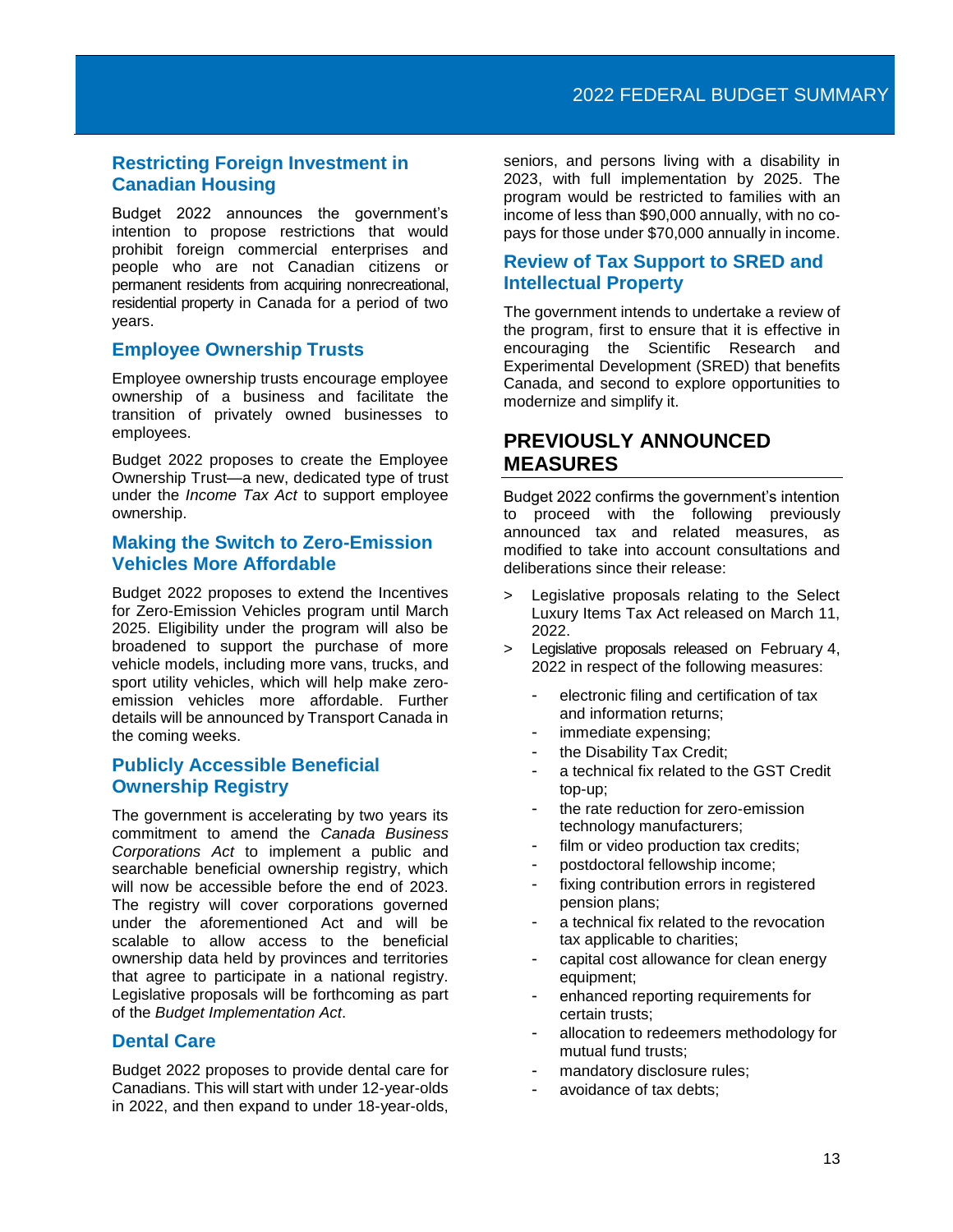- taxes applicable to registered investments;
- audit authorities;
- interest deductibility limits; and
- crypto asset mining.
- > Legislative proposals tabled in a Notice of Ways and Means Motion on December 14, 2021 to introduce the *Digital Services Tax Act*.
- > Legislative proposals released on December 3, 2021 with respect to Climate Action Incentive payments.
- > The income tax measure announced in Budget 2021 with respect to Hybrid Mismatch Arrangements.
- > The transfer pricing consultation announced in Budget 2021.
- > The anti-avoidance rules consultation announced on November 30, 2020 in the Fall Economic Statement.
- > The income tax measure announced on December 20, 2019 to extend the maturation period of amateur athletes trusts maturing in 2019 by one year, from eight years to nine years.
- > Measures confirmed in Budget 2016 relating to the GST/HST joint venture election.

Budget 2022 also reaffirms the government's commitment to move forward as required with technical amendments to improve the certainty and integrity of the tax system.